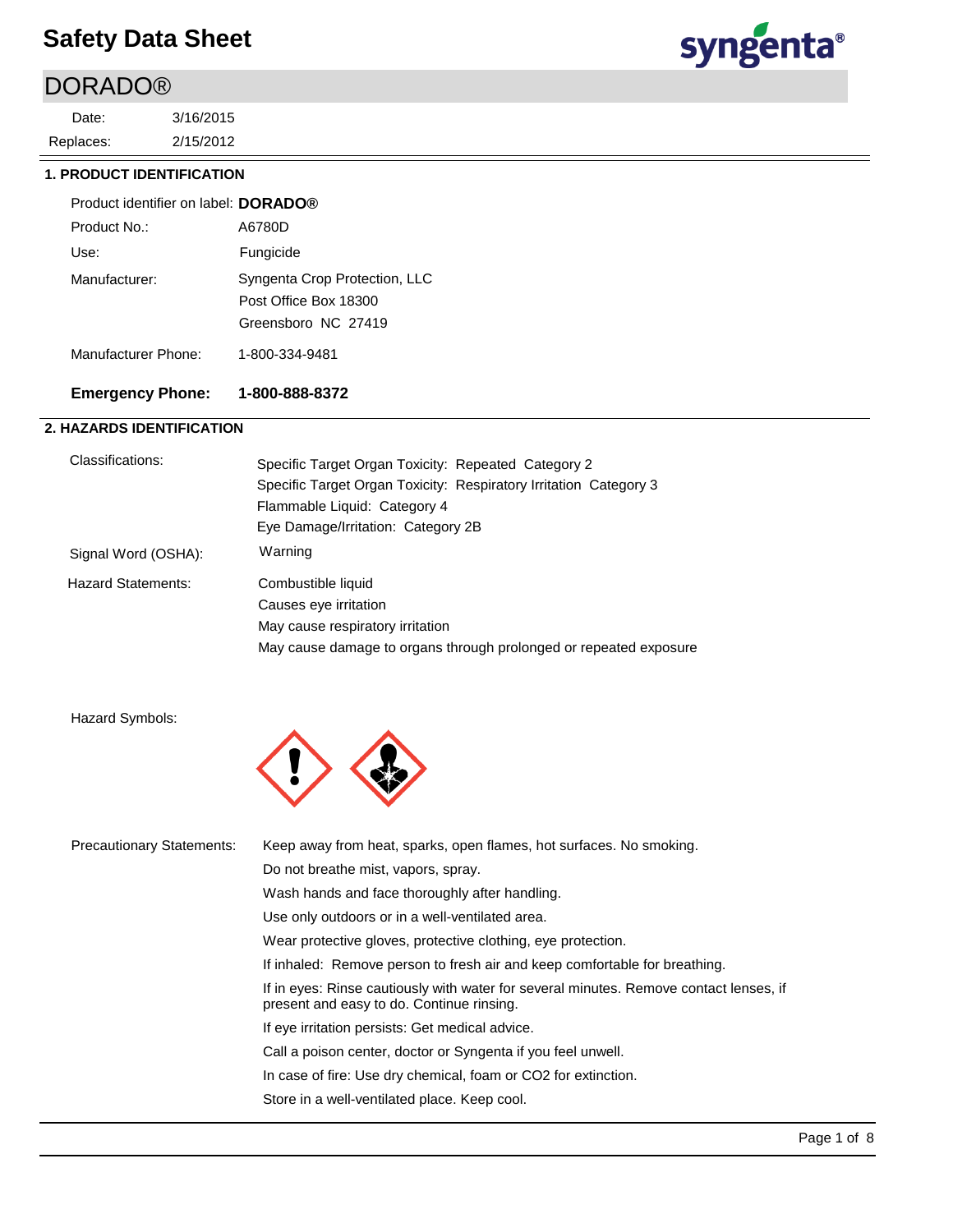$\overline{D}$ 

# syngenta®

| <b>DORADO®</b> |                                 |                                                                         |
|----------------|---------------------------------|-------------------------------------------------------------------------|
| Date:          | 3/16/2015                       |                                                                         |
| Replaces:      | 2/15/2012                       |                                                                         |
|                |                                 | Store locked up.                                                        |
|                |                                 | Dispose of contents and container in accordance with local regulations. |
|                | <b>Other Hazard Statements:</b> | None                                                                    |

### **3. COMPOSITION/INFORMATION ON INGREDIENTS**

| <b>Chemical Name</b>                                                                | Common Name                       | <b>CAS Number</b>   | Concentration       |
|-------------------------------------------------------------------------------------|-----------------------------------|---------------------|---------------------|
| Tetrahydrofurfuryl Alcohol (THFA)                                                   | Tetrahydrofurfuryl Alcohol (THFA) | 97-99-4             | <b>Trade Secret</b> |
| Other ingredients                                                                   | Other ingredients                 | <b>Trade Secret</b> | $<85.7\%$           |
| 1-[[2-(2,4-dichlorophenyl)-4-propyl-1,3-<br>dioxolan-2-yl]methyl]-1H-1,2,4-triazole | Propiconazole                     | 60207-90-1          | 14.3%               |

Ingredients not precisely identified are proprietary or non-hazardous. Values are not product specifications.

### **4. FIRST AID MEASURES**

Have the product container, label or Safety Data Sheet with you when calling Syngenta (800-888-8372), a poison contol center or doctor, or going for treatment.

| Ingestion:   | If swallowed: Call Syngenta (800-888-8372), a poison control center or doctor immediately for treatment<br>advice. Do not give any liquid to the person. Do not induce vomiting unless told to do so after calling 800-888-<br>8372 or by a poison control center or doctor. Do not give anything by mouth to an unconscious person. |
|--------------|--------------------------------------------------------------------------------------------------------------------------------------------------------------------------------------------------------------------------------------------------------------------------------------------------------------------------------------|
| Eye Contact: | If in eyes: Hold eye open and rinse slowly and gently with water for 15-20 minutes. Remove contact lenses, if<br>present, after 5 minutes, then continue rinsing eye. Call Syngenta (800-888-8372), a poison control center or<br>doctor for treatment advice.                                                                       |

- If on skin or clothing: Take off contaminated clothing. Rinse skin immediately with plenty of water for 15-20 minutes. Call Syngenta (800-888-8372), a poison control center or doctor for treatment advice. Skin Contact:
- If inhaled: Move person to fresh air. If person is not breathing, call 911 or an ambulance, then give artificial respiration, preferably mouth-to-mouth if possible. Call Syngenta (800-888-8372), a poison control center or doctor for further treatment advice. Inhalation:

### Most important symptoms/effects:

Eye irritation

Respiratory irritation

Indication of immediate medical attention and special treatment needed:

There is no specific antidote if this product is ingested.

Treat symptomatically.

### **5. FIRE FIGHTING MEASURES**

Suitable (and unsuitable) extinguishing media:

Use dry chemical, foam or CO2 extinguishing media. If water is used to fight fire, dike and collect runoff.

Specific Hazards:

Combustible liquid. Can release vapors that form explosive mixtures at temperatures at or above the flash point. Heavy vapors can flow along surfaces to distant ignition sources and flash back.

During a fire, irritating and possibly toxic gases may be generated by thermal decomposition or combustion.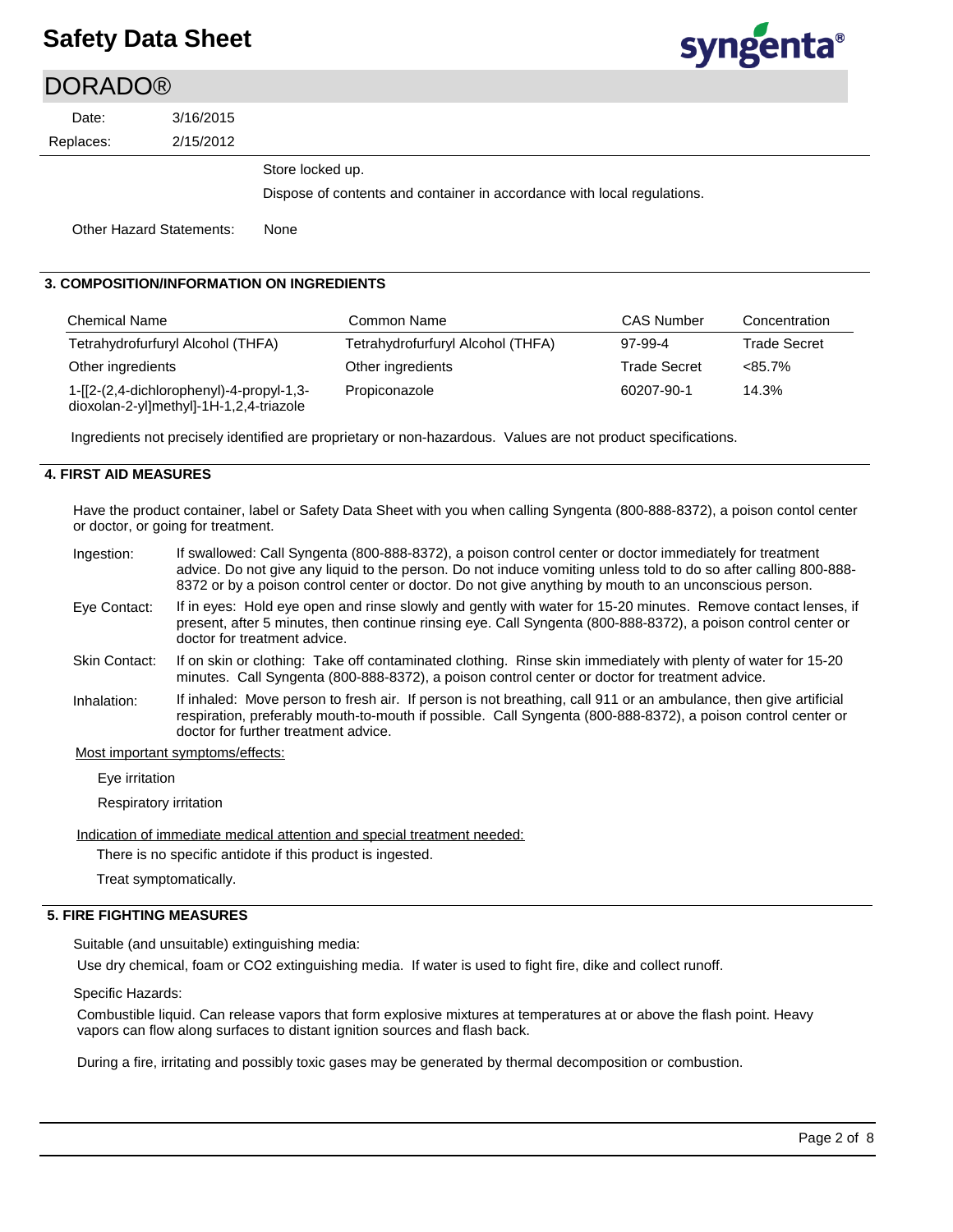### **DORADO®**

2/15/2012 3/16/2015 Replaces: Date:



Special protective equipment and precautions for firefighters:

Wear full protective clothing and self-contained breathing apparatus. Evacuate nonessential personnel from the area to prevent human exposure to fire, smoke, fumes or products of combustion.

### **6. ACCIDENTAL RELEASE MEASURES**

Personal precautions, protective equipment, and emergency procedures:

Follow exposure controls/personal protection outlined in Section 8.

Methods and materials for containment and cleaning up:

Control the spill at its source. Contain the spill to prevent from spreading or contaminating soil or from entering sewage and drainage systems or any body of water. Clean up spills immediately, observing precautions outlined in Section 8. Cover entire spill with absorbing material and place into compatible disposal container. Scrub area with hard water detergent (e.g. commercial products such as Tide, Joy, Spic and Span). Pick up wash liquid with additional absorbent and place into compatible disposal container. Once all material is cleaned up and placed in a disposal container, seal container and arrange for disposition.

### **7. HANDLING AND STORAGE**

Precautions for safe handling:

Store the material in a well-ventilated, secure area out of reach of children and domestic animals. Do not store food, beverages or tobacco products in the storage area. Prevent eating, drinking, tobacco use, and cosmetic application in areas where there is a potential for exposure to the material. Wash thoroughly with soap and water after handling.

Conditions for safe storage, including any incompatibilities:

Store locked up.

### **8. EXPOSURE CONTROLS/PERSONAL PROTECTION**

### **THE FOLLOWING RECOMMENDATIONS FOR EXPOSURE CONTROLS/PERSONAL PROTECTION ARE INTENDED FOR THE MANUFACTURE, FORMULATION AND PACKAGING OF THIS PRODUCT.**

### **FOR COMMERCIAL APPLICATIONS AND/OR ON-FARM APPLICATIONS CONSULT THE PRODUCT LABEL.**

Occupational Exposure Limits:

| <b>Chemical Name</b>              | <b>OSHA PEL</b> | <b>ACGIH TLV</b> | Other                   | Source         |
|-----------------------------------|-----------------|------------------|-------------------------|----------------|
| Tetrahydrofurfuryl Alcohol (THFA) | Not Established | Not Established  | 0.5 ppm TWA             | AIHA           |
| Other ingredients                 | Not Applicable  | Not Applicable   | Not Applicable          | Not Applicable |
| Propiconazole                     | Not Established | Not Established  | 5 mg/m <sup>3</sup> TWA | Syngenta       |

Appropriate engineering controls:

Use effective engineering controls to comply with occupational exposure limits (if applicable).

### Individual protection measures:

Ingestion:

Prevent eating, drinking, tobacco usage and cosmetic application in areas where there is a potential for exposure to the material. Wash thoroughly with soap and water after handling.

#### Eye Contact:

Where eye contact is likely, use chemical splash goggles. Facilities storing or utilizing this material should be equipped with an eyewash facility and a safety shower.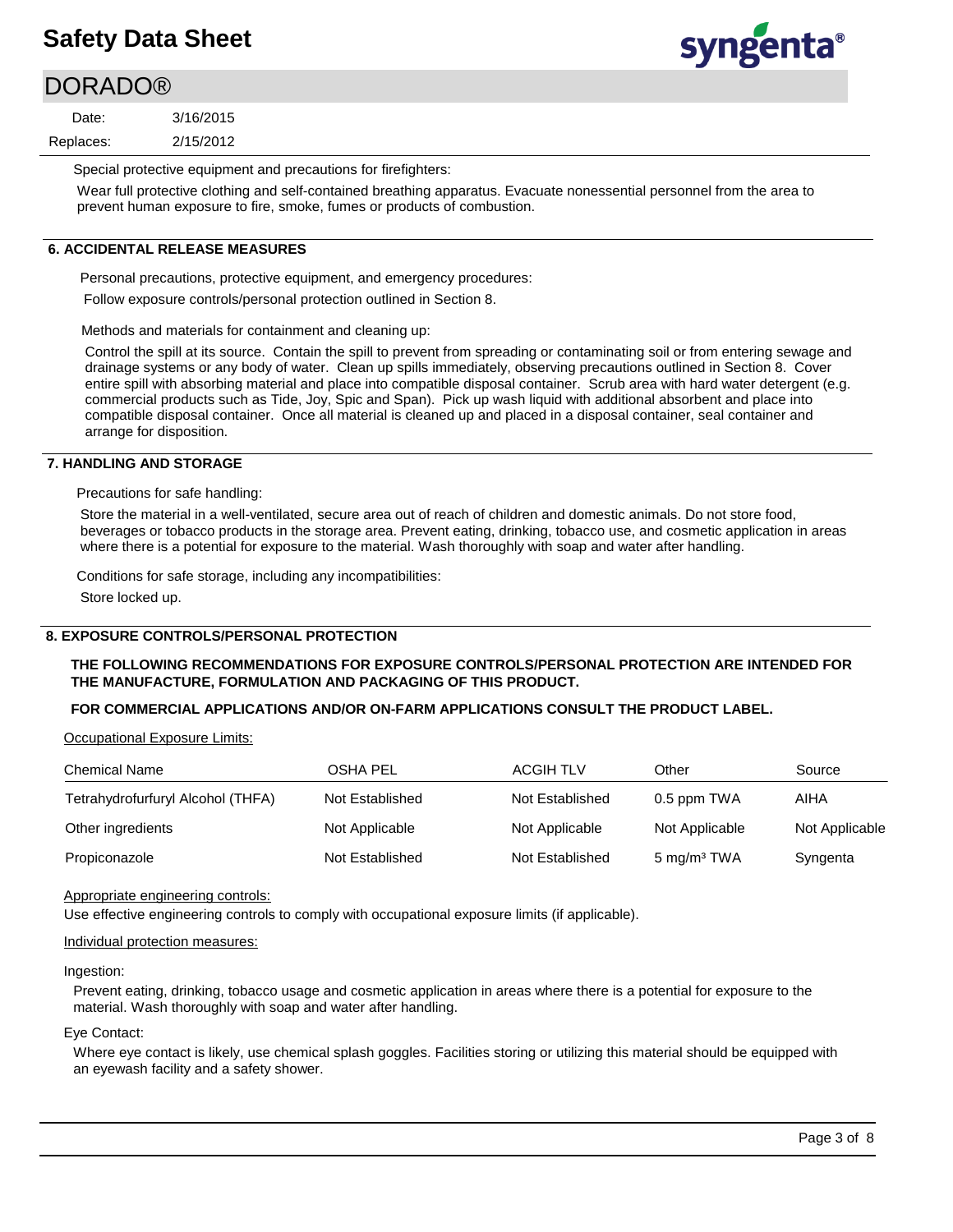### **DORADO®**

2/15/2012 3/16/2015 Replaces: Date:



Skin Contact:

Where contact is likely, wear chemical-resistant gloves (such as barrier laminate, butyl rubber, nitrile rubber, neoprene rubber, polyvinyl chloride [PVC] or Viton), coveralls, socks and chemical-resistant footwear.

Inhalation:

A combination particulate/organic vapor respirator should be used until effective engineering controls are installed to comply with occupational exposure limits, or until exposure limits are established. Use a NIOSH approved respirator with an organic vapor (OV) cartridge or canister with any R, P or HE filter.

Use a self-contained breathing apparatus in cases of emergency spills, when exposure levels are unknown, or under any circumstances where air-purifying respirators may not provide adequate protection.

### **9. PHYSICAL AND CHEMICAL PROPERTIES**

Appearance: Yellow to orange clear liquid

Odor: Aromatic solvent Vapor Pressure: Propiconazole Solubility (ies): pH: 6 - 8 (1% solution in H2O) Initial boiling point and boiling range: 331°F (166°C) Melting point/freezing point: Not Applicable Odor Threshold: Not Available Not Available Flammability: Combustible liquid 181°F (Setaflash) Autoignition Temperature: Not Available Flash Point (Test Method): Flammable Limits (% in Air): Vapor Density: Not Available Relative Density: 1.09 g/cc @ 68°F (20°C) ; 9.09 lb/gal @ 68°F (20°C) Decomposition Temperature: Not Available Viscosity: Not Available Partition coefficient: n-octanol/water: Not Available Other: None 4.2 x 10(-7) mmHg @ 77°F (25°C) Propiconazole 0.1 g/l @ 68°F (20°C)

### **10. STABILITY AND REACTIVITY**

Incompatible materials: Possibility of hazardous reactions: Will not occur. Chemical stability: Stable under normal use and storage conditions. Hazardous Decomposition Products: None known. Reactivity: Not reactive. Conditions to Avoid: Flame, heat, ignition sources. None known.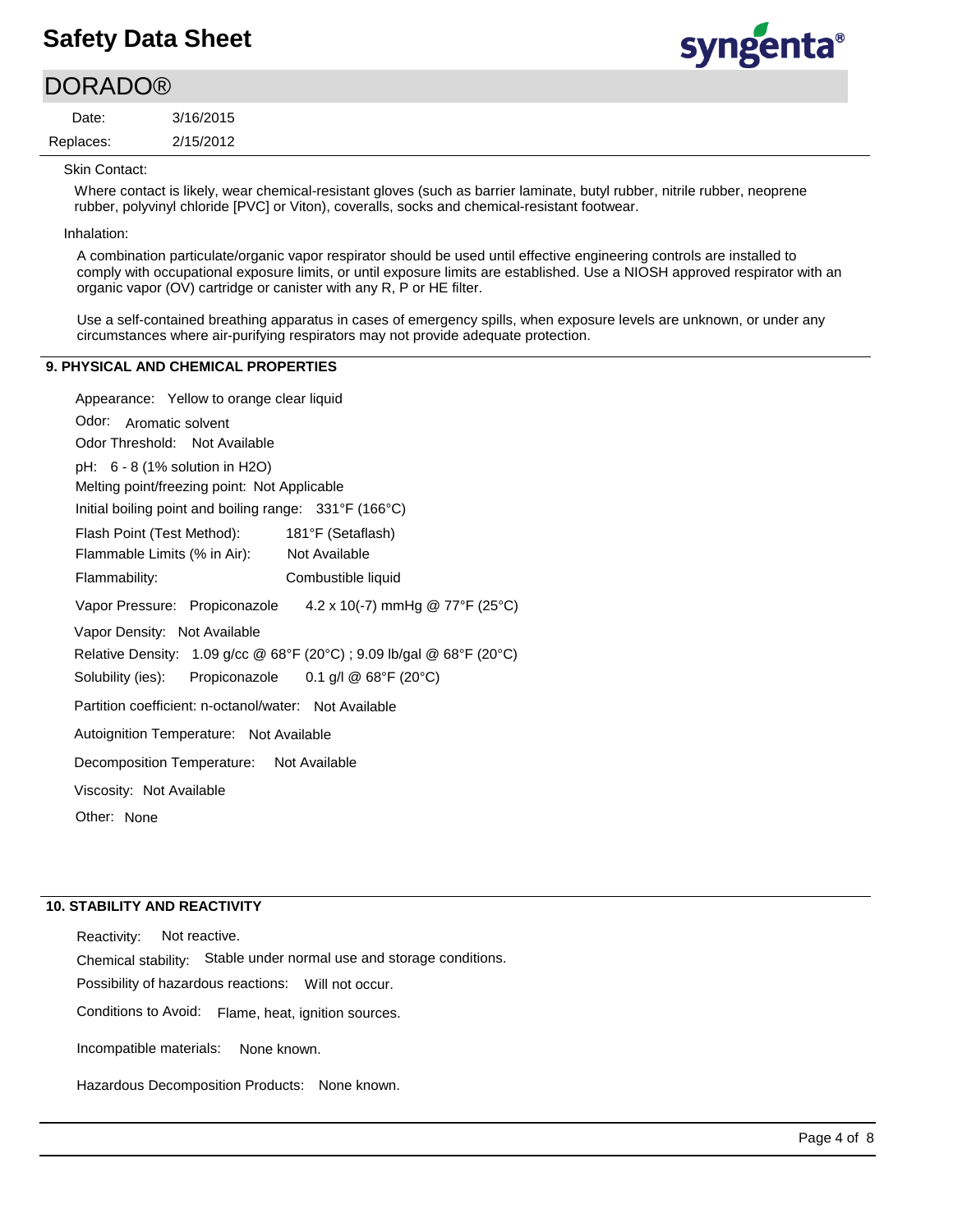### DORADO®

2/15/2012 3/16/2015 Replaces: Date:



### **11. TOXICOLOGICAL INFORMATION**

#### **Health effects information**

Likely routes of exposure: Dermal, Inhalation

Symptoms of exposure: Eye irritation, Respiratory irritation

Delayed, immediate and chronic effects of exposure: Eye irritation, Respiratory irritation

### Numerical measures of toxicity (acute toxicity/irritation studies (finished product))

| Ingestion:                 | Oral (LD50 Female Rat):        | 4340 mg/kg body weight     |
|----------------------------|--------------------------------|----------------------------|
| Dermal:                    | Dermal (LD50 Rat):             | > 2020 mg/kg body weight   |
| Inhalation:                | Inhalation (LC50 Rat):         | $> 2.6$ mg/l air - 4 hours |
| Eye Contact:               | Moderately Irritating (Rabbit) |                            |
| Skin Contact:              | Non-Irritating (Rabbit)        |                            |
| <b>Skin Sensitization:</b> | Not a Sensitizer (Guinea Pig)  |                            |

### Reproductive/Developmental Effects

Propiconazole: None observed.

### Chronic/Subchronic Toxicity Studies

Propiconazole: None observed.

### **Carcinogenicity**

Propiconazole: Increased hepatocellular adenomas, combined adenomas/carcinomas, and hepatocellular carcinomas observed in male mice in a chronic oral feeding study. However, animals in the high dose group for this study showed excessive toxicity; furthermore, the high dose exceeded the Maximum Tolerated Dose determined in the 90-day range finding study. No treatment-related tumors were seen in female mice in this mouse chronic feeding study. No tumors were noted in a chronic rat study.

| <b>Chemical Name</b>                                                                 | NTP/IARC/OSHA Carcinogen                                                                                                                                                                                                         |
|--------------------------------------------------------------------------------------|----------------------------------------------------------------------------------------------------------------------------------------------------------------------------------------------------------------------------------|
| Tetrahydrofurfuryl Alcohol (THFA)                                                    | No                                                                                                                                                                                                                               |
| Other ingredients                                                                    | No                                                                                                                                                                                                                               |
| $1-[2-(2,4-dichloropheny)]-4-propyl-1,3-$<br>dioxolan-2-yl]methyl]-1H-1,2,4-triazole | No.                                                                                                                                                                                                                              |
| <b>Other Toxicity Information</b>                                                    |                                                                                                                                                                                                                                  |
| None                                                                                 |                                                                                                                                                                                                                                  |
| <b>Toxicity of Other Components</b>                                                  |                                                                                                                                                                                                                                  |
| Other ingredients                                                                    |                                                                                                                                                                                                                                  |
| Not Applicable                                                                       |                                                                                                                                                                                                                                  |
| Tetrahydrofurfuryl Alcohol (THFA)                                                    |                                                                                                                                                                                                                                  |
| unconsciousness. Chronic overexposure may affect the kidney.                         | May be harmful if swallowed. Causes respiratory tract irritation. Causes skin irritation. May cause digestive tract<br>irritation. Causes severe eye irritation. Inhalation overexposure may cause dizziness, incoordination and |
| Target Organs                                                                        |                                                                                                                                                                                                                                  |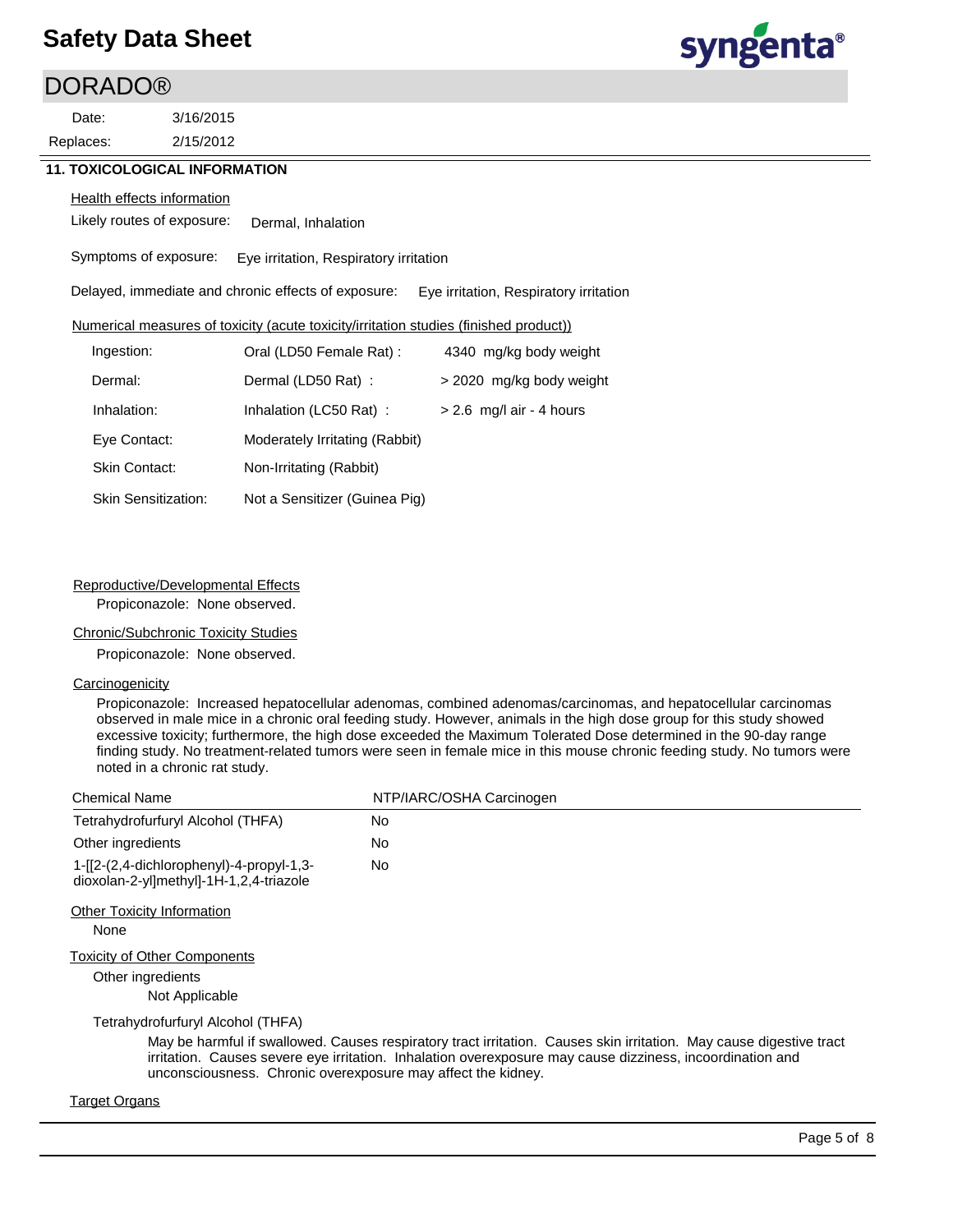### **DORADO®**

| Date:                                       | 3/16/2015                          |                                                                              |
|---------------------------------------------|------------------------------------|------------------------------------------------------------------------------|
| Replaces:                                   | 2/15/2012                          |                                                                              |
| <b>Active Ingredients</b><br>Propiconazole: |                                    | Liver                                                                        |
| Inert Ingredients<br>Other ingredients:     | Tetrahydrofurfuryl Alcohol (THFA): | Not Applicable<br>Digestive tract, respiratory tract, skin, eye, CNS, kidney |

### **12. ECOLOGICAL INFORMATION**

Eco-Acute Toxicity

Propiconazole:

Fish (Rainbow Trout) 96-hour LC50 0.83 ppm Invertebrate (Water Flea) 48-hour EC50 3.2 ppm Green Algae 9-day EC50 0.72 ppm Bird (Mallard Duck) 14-day LD50 2510 mg/kg

Environmental Fate

#### Propiconazole:

The information presented here is for the active ingredient, propiconazole. Low bioaccumulation potential. Not persistent in soil. Stable in water. Low mobility in soil. Sinks in water (after 24 h).

### **13. DISPOSAL CONSIDERATIONS**

#### Disposal:

Do not reuse product containers. Dispose of product containers, waste containers, and residues according to local, state, and federal health and environmental regulations.

Characteristic Waste: Not Applicable

Listed Waste: Not Applicable

### **14. TRANSPORT INFORMATION**

DOT Classification Ground Transport - NAFTA Not regulated Bulk (> 119 gallons): Proper Shipping Name: Combustible Liquid, N.O.S. (Tetrahydrofurfuryl Alcohol) Hazard Class: Combustible Liquid Identification Number: NA 1993 Packing Group: PG III **Comments** Water Transport - International Proper Shipping Name: Environmentally Hazardous Substance, Liquid, N.O.S. (Propiconazole), Marine Pollutant Hazard Class: Class 9 Identification Number: UN 3082 Packing Group: PG III Air Transport Proper Shipping Name: Environmentally Hazardous Substance, Liquid, N.O.S. (Propiconazole) Hazard Class: Class 9 Identification Number: UN 3082 Packing Group: PG III



syngenta®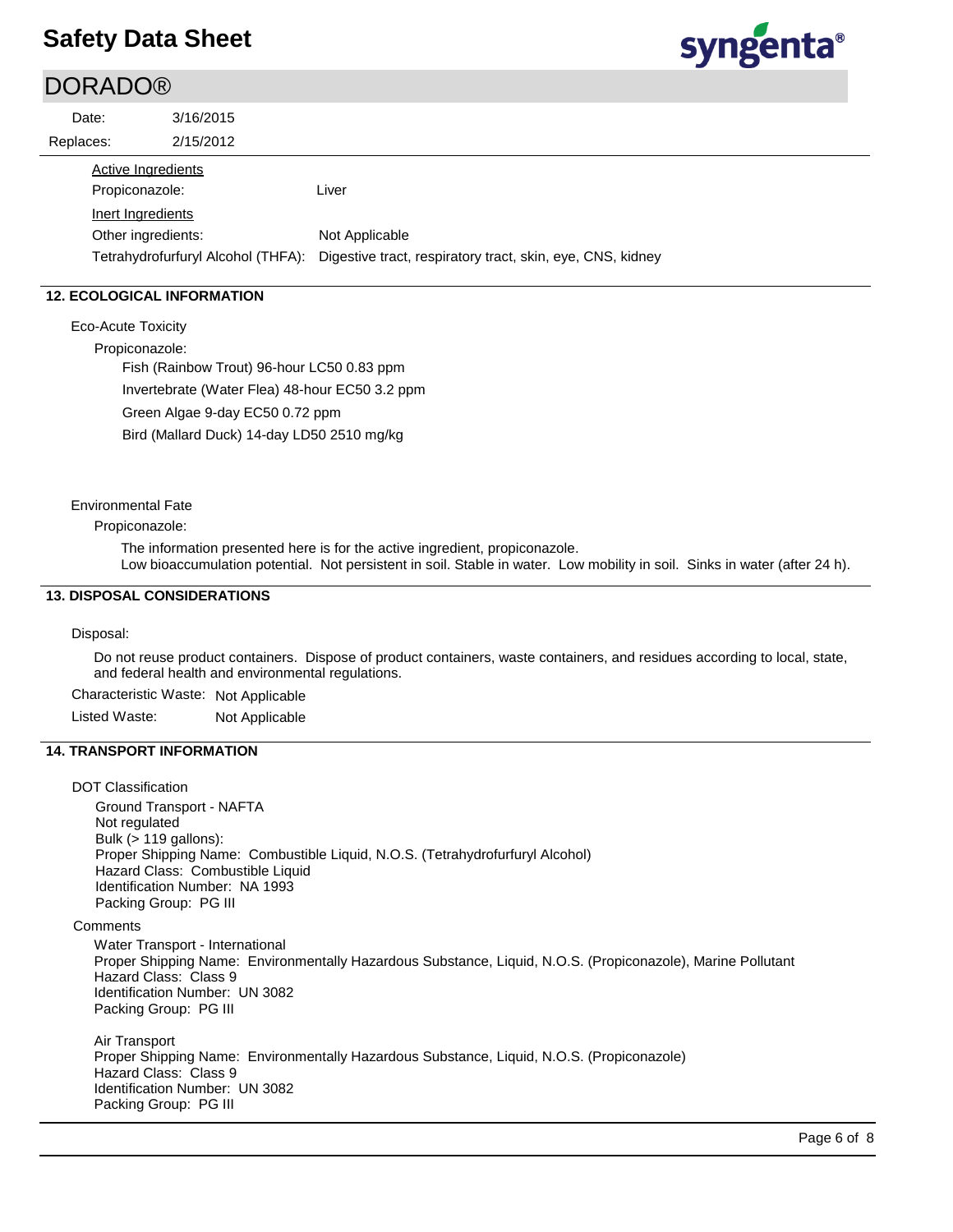# syngenta®

| <b>DORADO®</b> |           |
|----------------|-----------|
| Date:          | 3/16/2015 |
| Replaces:      | 2/15/2012 |

#### **15. REGULATORY INFORMATION**

Pesticide Registration:

This chemical is a pesticide product registered by the Environmental Protection Agency and is subject to certain labeling requirements under federal pesticide law. These requirements differ from the classification criteria and hazard information required for safety data sheets, and for workplace labels of non-pesticide chemicals. Following is the hazard information as required on the pesticide label:

Warning: Causes substantial but temporary eye injury. Do not get in eyes or on clothing. Harmful if swallowed, inhaled, or absorbed through the skin. Avoid contact with eyes, skin or clothing. Avoid breathing vapor or spray mist.

EPA Registration Number(s):

100-741

EPCRA SARA Title III Classification:

| Section 311/312 Hazard Classes: | Acute Health Hazard                      |
|---------------------------------|------------------------------------------|
|                                 | Fire Hazard                              |
| Section 313 Toxic Chemicals:    | Propiconazole 14.3% (CAS No. 60207-90-1) |

CERCLA/SARA 304 Reportable Quantity (RQ):

None

RCRA Hazardous Waste Classification (40 CFR 261): Not Applicable TSCA Status: Exempt from TSCA, subject to FIFRA

### **16. OTHER INFORMATION**

| NFPA Hazard Ratings            |   | <b>HMIS Hazard Ratings</b> |   | 10     | Minimal  |
|--------------------------------|---|----------------------------|---|--------|----------|
| Health:                        |   | Health:                    |   |        | Slight   |
| Flammability:                  | 2 | Flammability:              | 2 | 0      | Moderate |
| Instability:                   |   | Reactivity:                |   | 13     | Serious  |
|                                | 4 | Extreme                    |   |        |          |
| Syngenta Hazard Category: B.S. |   |                            |   | $\ast$ | Chronic  |

For non-emergency questions about this product call:

1-800-334-9481

| Original Issued Date:         | 4/4/2006  |           |                                                                                                                                                                                                      |  |
|-------------------------------|-----------|-----------|------------------------------------------------------------------------------------------------------------------------------------------------------------------------------------------------------|--|
| <b>Revision Date:</b>         | 3/16/2015 | Replaces: | 2/15/2012                                                                                                                                                                                            |  |
| Section(s) Revised:           | 1-16      |           |                                                                                                                                                                                                      |  |
| information contained herein. |           |           | The information and recommendations contained herein are based upon data believed to be correct.<br>However, no guarantee or warranty of any kind, expressed or implied, is made with respect to the |  |